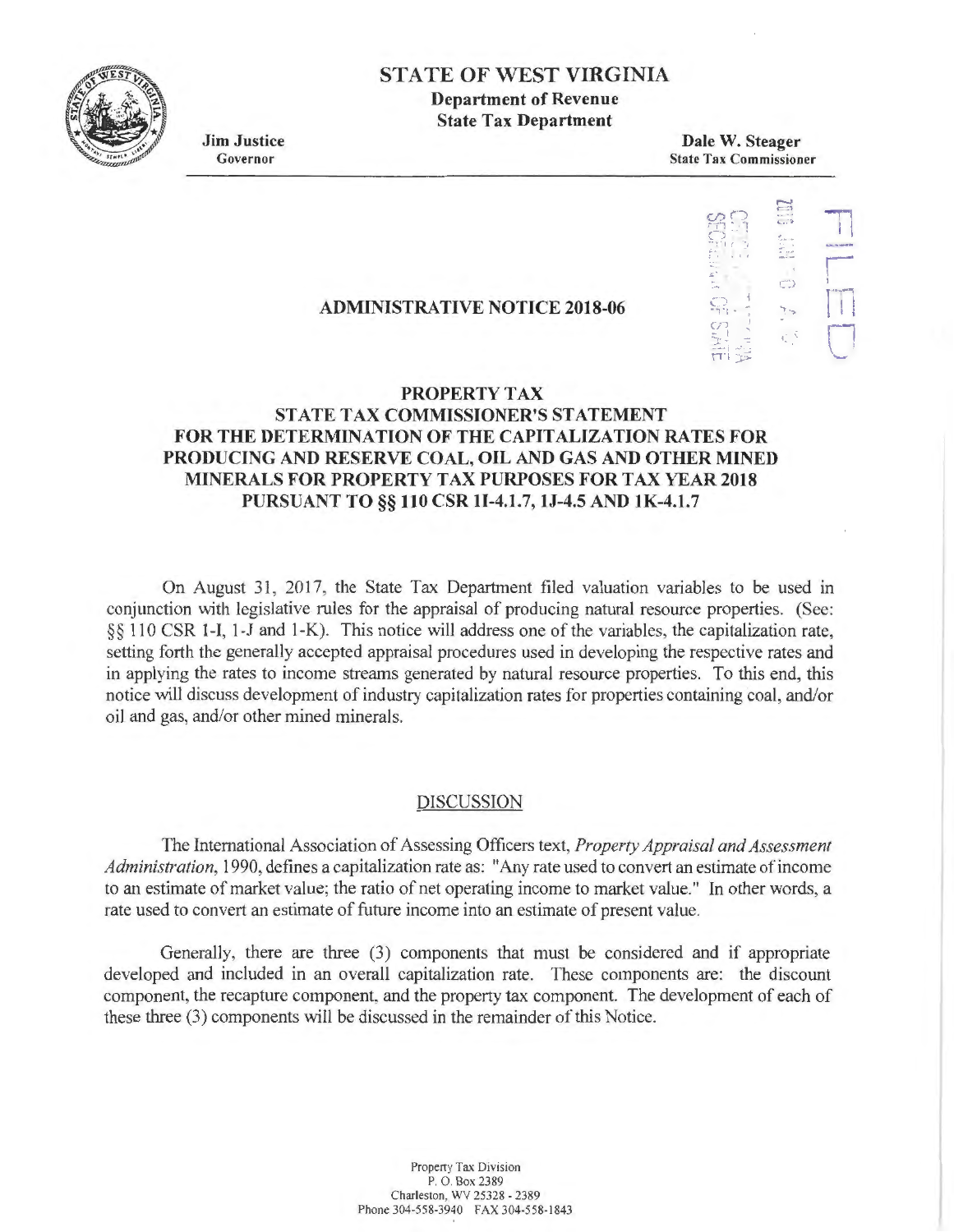#### DISCOUNT COMPONENT

Of the three (3) generally accepted methods of estimating a discount component, the bandsof-investment method and the summation method have received primary consideration. Consideration was given to use of the comparison method; however, the Tax Department is of the opinion that the bands-of-investment and summation methods are the more appropriate methods to employ for properties containing coal, and/or oil and gas, and/or other mined minerals as there are a limited number of sales of these types of properties and these methods lend themselves more readily to the conversion of the equity rate portion of the discount component to a pre-tax rate.

The first step in the process is to construct a capital structure. The capital structure of an industry depicts typically the sources of capital financing (i.e.: what portion of the total capital financing is raised through debt and through equity financing). The Tax Department developed an average industry capital structure based on mining and oil and gas industries as grouped in the Value Line Investment Survey. The capital structure was segregated into percentages of capital financing generated through debt and through equity financing in order to develop a profile for typical leveraging characteristics by type industry. (Equity financing represents capital acquired through sale of stock and earnings retention and debt financing represents capital acquired through issuance of instruments of debt.)

Once the capital structure had been established a return on investment is developed for each financing band. The Tax Department analyzed the financial information of companies grouped by industry in the Value Line Investment Survey in order to develop a return by type industry for common stocks. This "after-tax" return was then adjusted to a "pre-tax" return where applicable and used in developing the equity portion of the discount component.

The debt return for the debt finance band was established, by adding two percent (2%) to the Prime Rate Charged by Banks as published in the Economic Indicators Prepared by the Council of Economic Advisors for the Joint Economic Committee. Once a safe rate and a risk rate are developed from the previously mentioned analysis, a management rate (for management of investment portfolios), a non-liquidity rate (time required to sell the investment), and an inflation rate (rate used to adjust the discount component to a real rate net of inflationary expectations) are estimated.

#### RECAPTURE COMPONENT

The discount component previously discussed provides an investor with a rate of return-oninvestment (interest). The second capitalization rate component, recapture, provides the investor with a return-of-investment principal (i.e.: provides an estimate of return necessary for the investor to recover the principal invested). Once a capitalization rate has been developed for coal, oil and gas, and other mined mineral properties, the income series is discounted to present worth through selection of a multiplier(s) extracted from a standard mid-year life Inwood table. The Inwood table has a factor for recapture built into the table coefficients thus removing the need to separately accommodate for recapture in the capitalization rate.